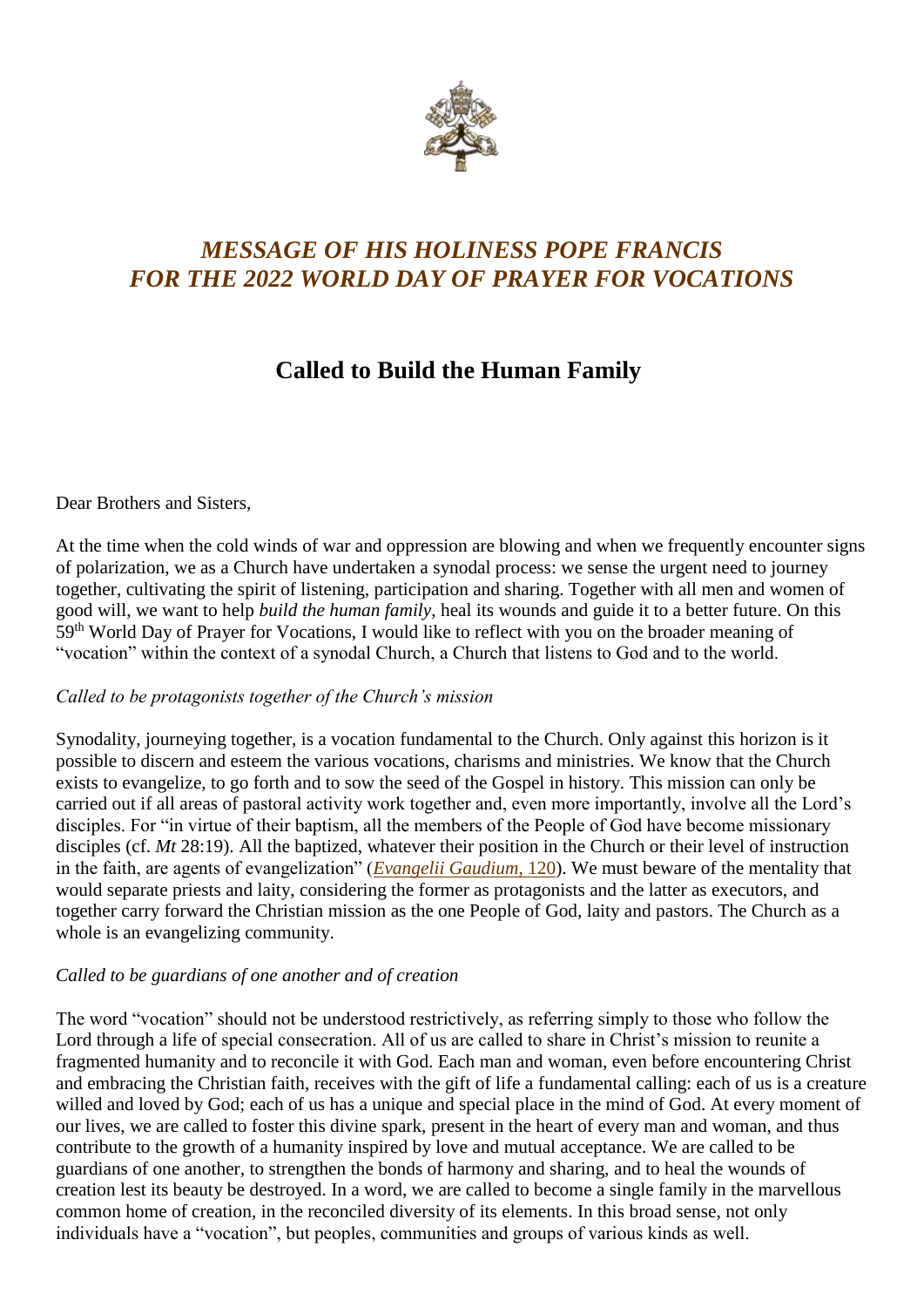# *Called to welcome God's gaze*

Within this great common vocation, God addresses a particular call to each of us. He touches our lives by his love and directs them to our ultimate goal, to a fulfilment that transcends the very threshold of death. That is how God wanted to see our lives and how he sees them still.

Michelangelo Buonarroti is said to have maintained that every block of stone contains a statue within it, and it is up to the sculptor to uncover it. If that is true of an artist, how much more is it true of God! In the young woman of Nazareth he saw the Mother of God. In Simon the fisherman he saw Peter, the rock on which he would build his Church. In the publican Levi he recognized the apostle and evangelist Matthew, and in Saul, a harsh persecutor of Christians, he saw Paul, the apostle of the Gentiles. God's loving gaze always meets us, touches us, sets us free and transforms us, making us into new persons.

That is what happens in every vocation: we are met by the gaze of God, who calls us. Vocation, like holiness, is not an extraordinary experience reserved for a few. Just as there is a "holiness of the saints next door" (cf. *[Gaudete et Exsultate](https://www.vatican.va/content/francesco/en/apost_exhortations/documents/papa-francesco_esortazione-ap_20180319_gaudete-et-exsultate.html#THE_SAINTS_%E2%80%9CNEXT_DOOR%E2%80%9D)*, 6-9), so too there is a vocation for everyone, for God's gaze and call is directed to every person.

According to a proverb from the Far East, "a wise person, looking at the egg can see an eagle; looking at the seed he glimpses a great tree; looking at the sinner he glimpses a saint". That is how God looks at us: in each of us, he sees a certain potential, at times unbeknownst to ourselves, and throughout our lives he works tirelessly so that we can place this potential at the service of the common good.

Vocation arises in this way, thanks to the art of the divine Sculptor who uses his "hands" to make us go forth from ourselves and become the masterpiece that we are called to be. The word of God, which frees us from self-absorption, is especially able to purify, enlighten and recreate us. So let us listen to that word, in order to become ever more open to the vocation that God entrusts to us! And let us learn to listen also to our brothers and sisters in the faith, for their advice and example may help disclose the plan of God, who shows us ever new paths to pursue.

# *Called to respond to God's gaze*

God's loving and creative gaze met us in an entirely unique way in Jesus. The evangelist Mark tells us that, in speaking with the rich young man, "Jesus looking upon him, loved him" (10:21). This gaze of Jesus, full of love, rests upon each of us. Brothers and sisters, let us allow ourselves to be moved by this gaze to allow him to lead us outside of ourselves! Let us also learn to look at one another in such a way that all those with whom we live and encounter – whoever they may be – will feel welcomed and discover that there is Someone who looks at them with love and invites them to develop their full potential.

Our lives change when we welcome this gaze. Everything becomes a vocational dialogue between ourselves and the Lord, but also between ourselves and others. A dialogue that, experienced in depth, makes us *become ever more who we are*. In the vocation to the ordained priesthood, to be instruments of Christ's grace and mercy. In the vocation to the consecrated life, to be the praise of God and the prophecy of a new humanity. In the vocation to marriage, to be mutual gift and givers and teachers of life. In every ecclesial vocation and ministry that calls us to see others and the world through God's eyes, to serve goodness and to spread love with our works and words.

Here I would like to mention the experience of Dr José Gregorio Hernández Cisneros. While working as a physician in Caracas, Venezuela, he wanted to become a Third Order Franciscan. Later, he thought of becoming a monk and a priest, but his health did not allow it. He came to understand that his calling was the medical profession, in which he spent himself above all in service to the poor. He devoted himself unreservedly to those who had contracted the worldwide epidemic known as the "Spanish flu". He died, hit by a car, as he was leaving a pharmacy after purchasing medicine for one of his elderly patients. An exemplary witness of what it means to accept the call of the Lord and embrace it fully, he was beatified a year ago.